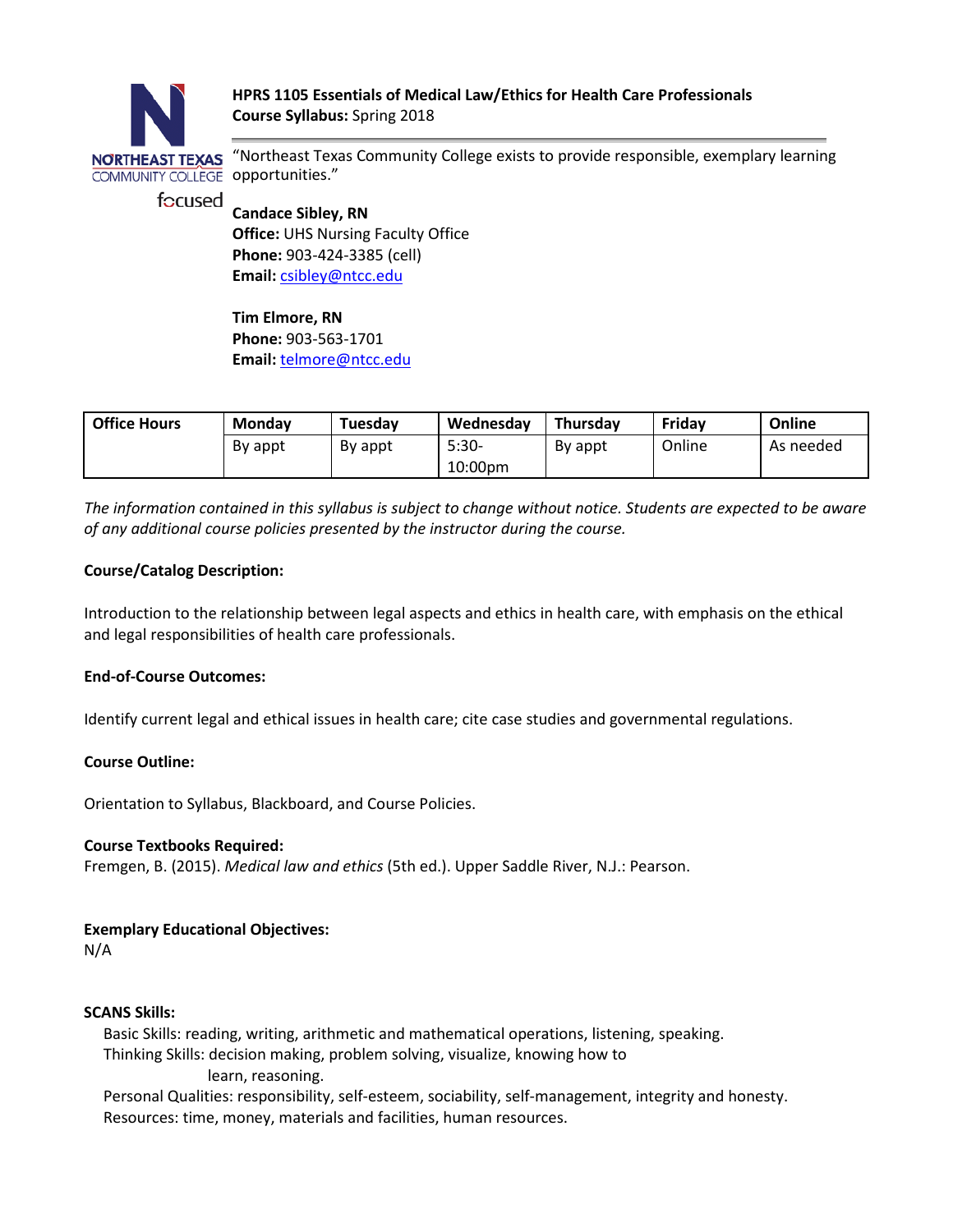Information: acquires, evaluates, organizes, maintains, interprets, and uses computers. Interpersonal: participates in teams, teaches others, serves clients, works with diversity. Systems: understands systems, monitors and corrects performance. Technology: works with a variety of technologies.

#### **Lectures & Discussions:**

- Didactic: Lecture, Power Point Presentations, Discussion, Case Studies, Videos/DVDs, Worksheets, Small Group Activities, Presentations, Written Assignments, Computer-based Assignments, Tutorials, and Assessments.
- Laboratory: Clinical conferences, Verbal and Written Feedback, Pre-post Conference , Demonstration/Return Demonstration, Observations, Evaluation Conferences 1:1 Feedback, Role Play, Small Group Activities, Scenarios, and Assessments.

This course uses NTCC Student and Faculty email as the official form of communication. BlackBoard Learning System on the NTCC website may also be used in this course.

## **Evaluation/Grading Policy:**

- A 90-100
- B 80-89
- C 70-79
- D 60-69
- F Below 60

\* a grade of 75 or above constitutes a passing grade in the PCT program; A QUIZ average of 75 is required to sit for the final. Please note: 74.5-74.9 DOES NOT round to 75 per the Nursing Department handbook.

#### **Tests/Exams:**

The grade earned in this course will be based on the following criteria:

| <b>Graded Assessment Types</b> | <b>Weights (%)</b> |  |  |
|--------------------------------|--------------------|--|--|
| <b>Quizzes</b>                 | 60%                |  |  |
| Discussions/Assignments        | 15%                |  |  |
| Final Exam                     | 25%                |  |  |
|                                |                    |  |  |
| Total:                         | 100%               |  |  |

#### **Assignments:**

As instructor assigns. Instructors reserve the right to modify/add/delete assignments.

#### **Other Course Requirements:**

As instructor assigns

#### **Student Responsibilities/Expectations:**

Students are expected to attend class and clinical as assigned. Active participation in class is required. Courtesy and respect will be expected toward all classmates and instructors.

#### **NTCC Academic Honesty Statement:**

"Students are expected to complete course work in an honest manner, using their intellects and resources designated as allowable by the course instructor. Students are responsible for addressing questions about